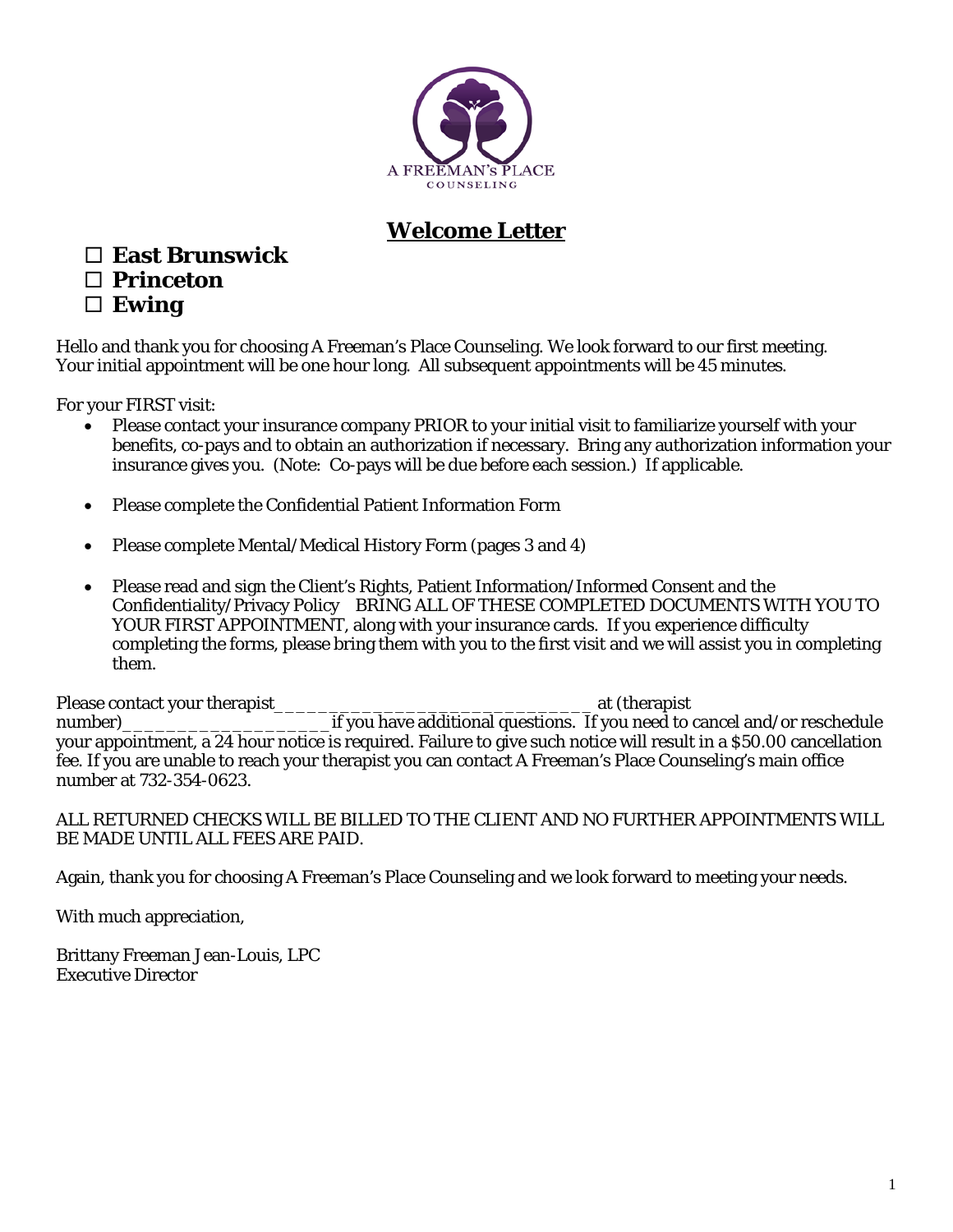

# **CONFIDENTIAL PATIENT INFORMATION**

| Social Security #: $\qquad \qquad - \qquad - \qquad \qquad$ DOB: $\qquad \qquad / \qquad \qquad / \qquad \qquad$ |         |         |                                                    |                                       |
|------------------------------------------------------------------------------------------------------------------|---------|---------|----------------------------------------------------|---------------------------------------|
| Occupation: Employer: Employer:                                                                                  |         |         |                                                    |                                       |
|                                                                                                                  |         |         |                                                    |                                       |
| Home Address: <u>(Street and Number)</u> (City)                                                                  |         | (State) |                                                    | (Zip)                                 |
| Cell/Work Phone: May I leave a message?                                                                          |         |         | $\square Yes \simeq No$<br>$\square Yes \simeq No$ |                                       |
| Where did you hear about us?: ______ Internet, Please specify: _________________                                 |         |         |                                                    |                                       |
|                                                                                                                  |         |         |                                                    | <b>Example 1 Friend/Family</b> Dther: |
|                                                                                                                  |         |         |                                                    |                                       |
| <b>Insurance Information</b>                                                                                     |         |         |                                                    |                                       |
|                                                                                                                  |         |         |                                                    |                                       |
| $SS \#:$ Employer/School:                                                                                        |         |         |                                                    |                                       |
|                                                                                                                  |         |         |                                                    |                                       |
| (Street and Number) (City)                                                                                       | (State) | (Zip)   |                                                    |                                       |
| Insurance Name: <u>Phone:</u> Phone:                                                                             |         |         |                                                    |                                       |
|                                                                                                                  |         |         |                                                    |                                       |
| <b>Goals for Therapy</b>                                                                                         |         |         |                                                    |                                       |
|                                                                                                                  |         |         |                                                    |                                       |
|                                                                                                                  |         |         |                                                    |                                       |
|                                                                                                                  |         |         |                                                    |                                       |
|                                                                                                                  |         |         |                                                    |                                       |
|                                                                                                                  |         |         |                                                    |                                       |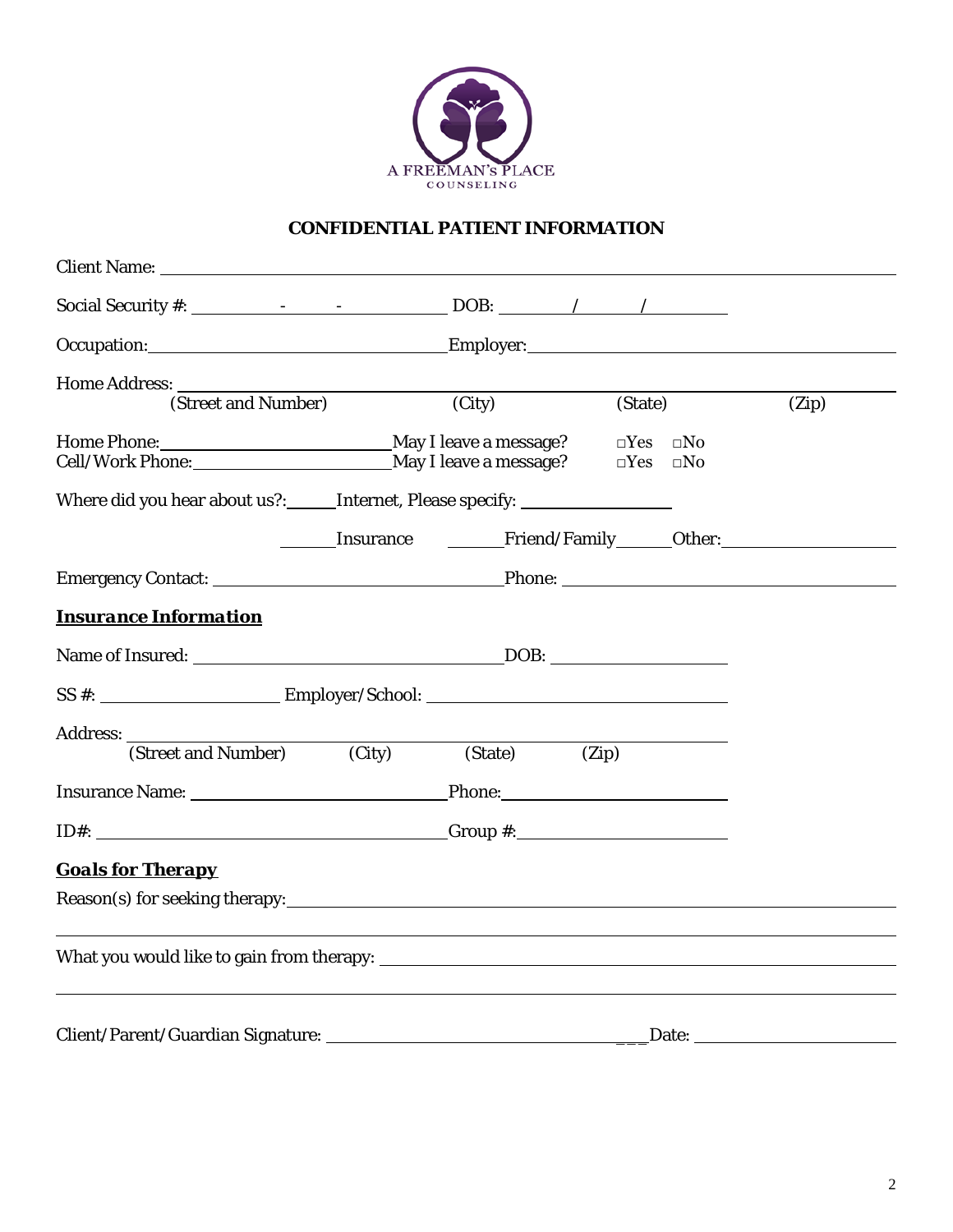

#### **MENTAL/MEDICAL HISTORY FORM** (PLEASE COMPLETE AND BRING WITH YOU TO THE FIRST SESSION)

#### **CLIENT'S NAME:**

# **MENTAL HEALTH HISTORY:**

Hospitalizations (name of hospital/dates/reason)

#### Therapies (name of therapist/dates/reason)

# **MEDICAL HISTORY:** Hospitalizations (name of hospitals/dates/reason)

#### Medical Conditions (example: hypertension, cancer, etc.)

**Physical Symptoms (presently)** 

#### MEDICATIONS: (please list all medications, vitamins and their dosage....use the back of this sheet if necessary)

| <b>Medication</b> | <b>Dosage</b> |  |  |
|-------------------|---------------|--|--|
|                   |               |  |  |
|                   |               |  |  |
|                   |               |  |  |
|                   |               |  |  |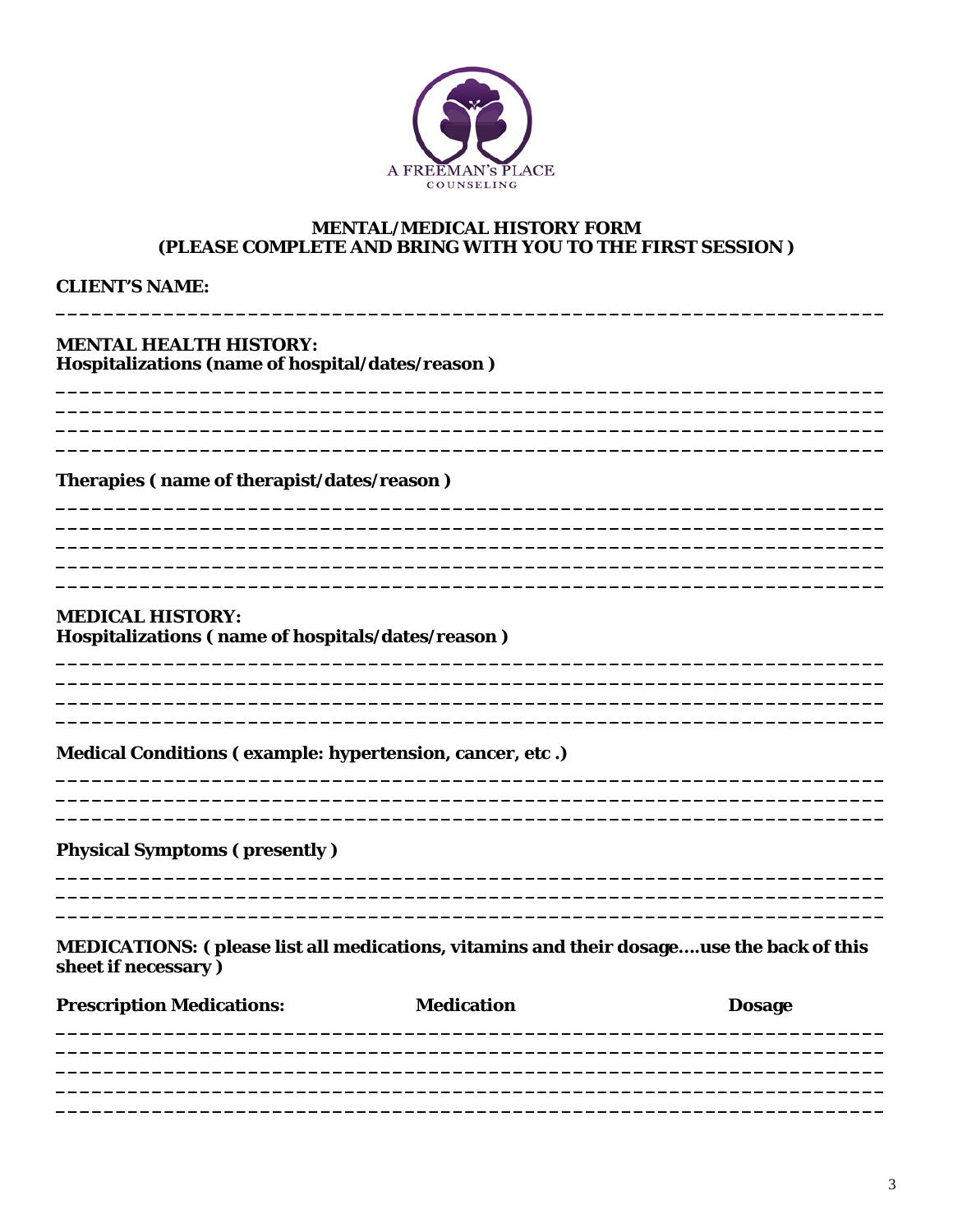

# Over the Counter Medications (example sinus meds, aspirins)

#### **ALLERGIES:**

# **RELEVANT FAMILY HISTORY:** Family Medical History (include parents/siblings/grandparents)

# Family Mental Health History (include parents/siblings/grandparents)

#### **ADDICTION HISTORY:**

#### **ADDICTION TREATMENT HISTORY:** Inpatient/Residential Facility name of facility/dates in facility) Facility Date

#### Outpatient (name of sponsoring facility/therapist/dates) **Facility Date**

**Therapist**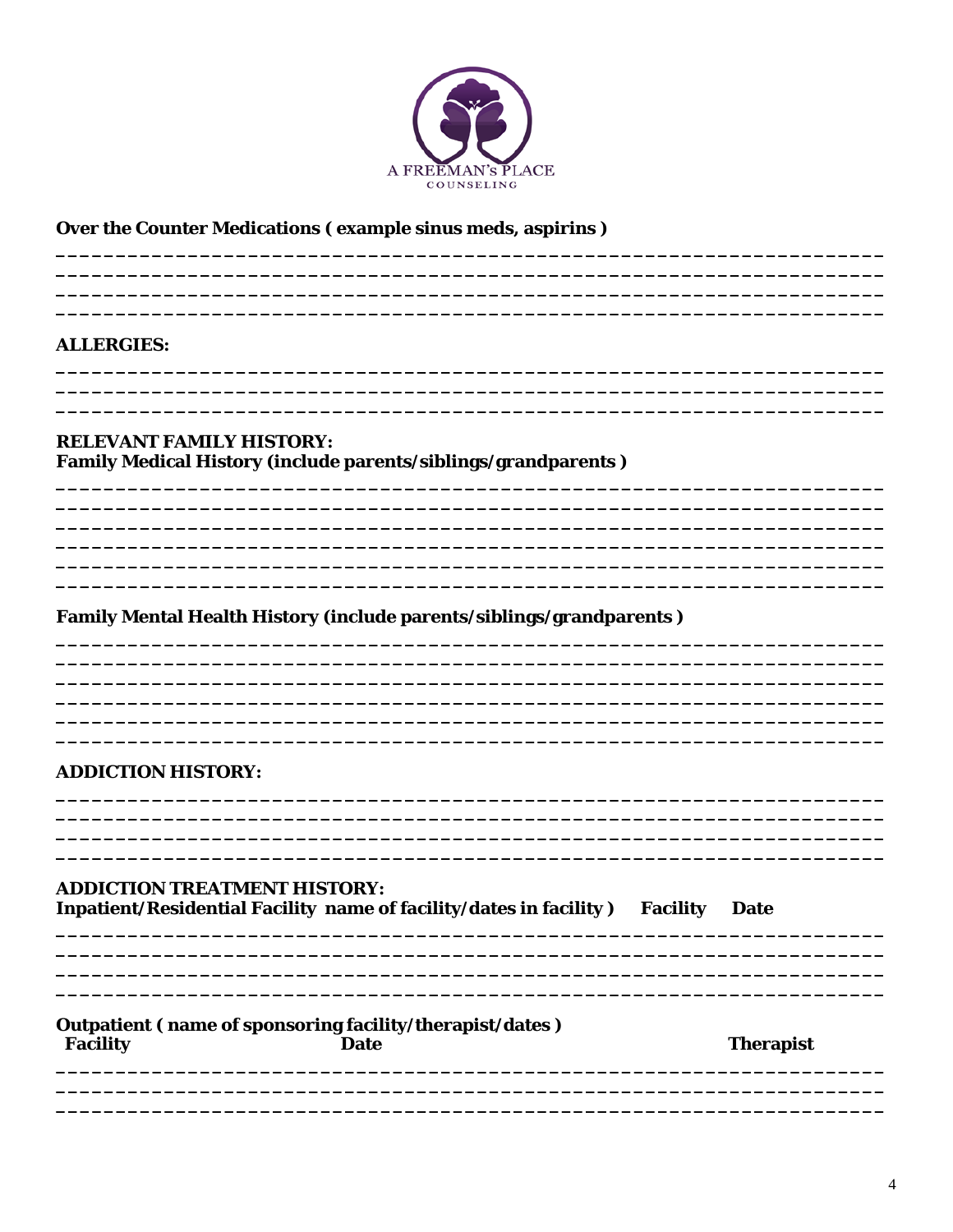

| Tobacco Use : Yes No If yes, how many a day?     |  |
|--------------------------------------------------|--|
| Alcohol Use: Yes No If yes, amountconsumed:      |  |
| Drug Use: Yes No If yes, type of drug/how often: |  |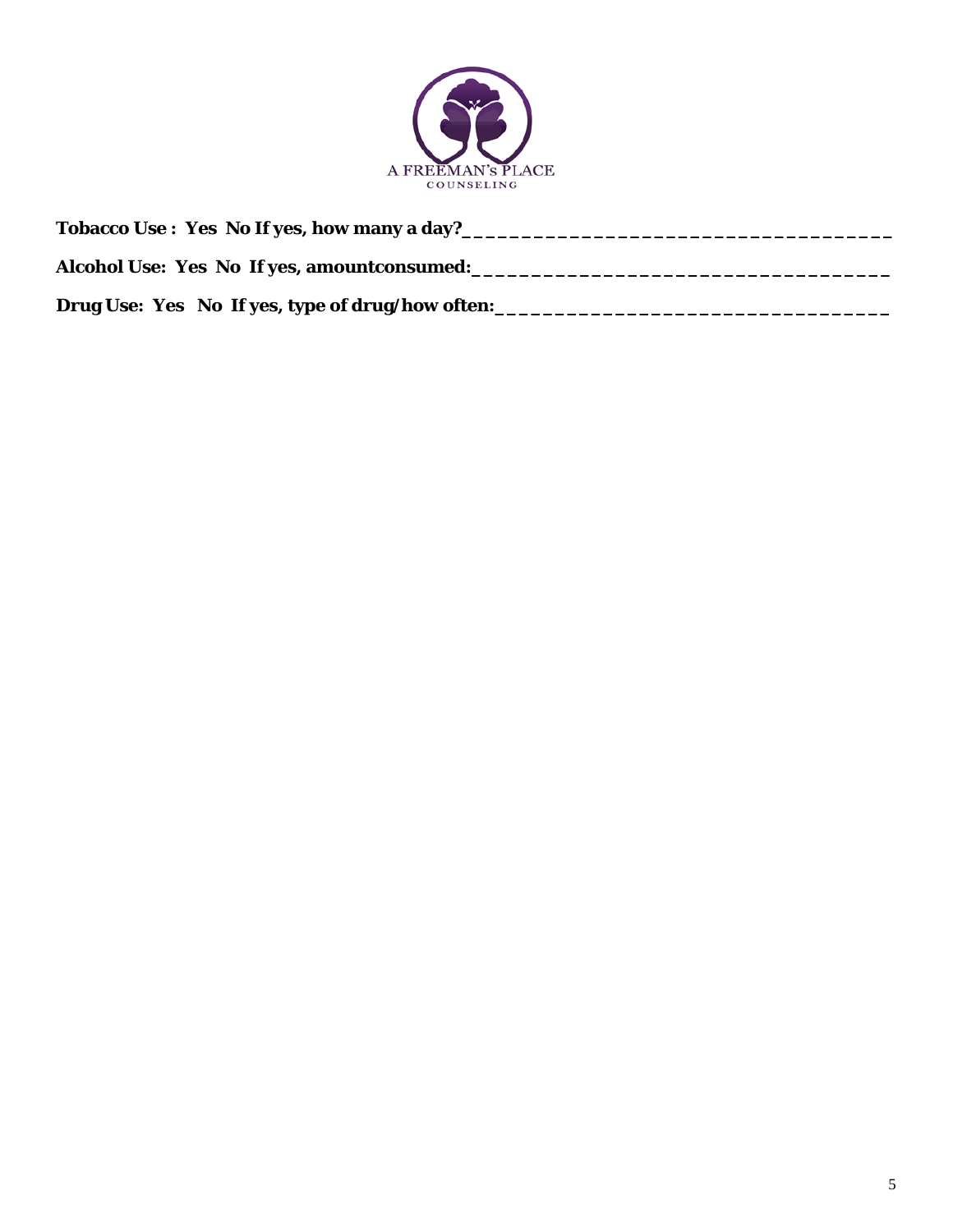

# **STATEMENT OF CLIENT'S RIGHTS**

You can be assured that A Freeman's Place Counseling wants to protect your rights. We strive to ensure that you receive all of your legal rights and that you are always treated with dignity and respect. Therefore, the purpose of the Client's Rights Statement is to inform you of your rights and obligations to A Freeman's Place Counseling as well as obligations to you, in order to provide you with the most effective treatment possible according to your needs.

You have the right to;

- 1. Be treated with consideration and respect, regardless of race, age, sex, national origin, or legal status
- 2. Expect an appropriate referral to other places for treatment if we do no, or cannot, offer you the services that you need
- 3. Know that your records and private conversations are treated in a confidential manner and cannot be released without your consent, except under conditions included in the limitations of confidentiality
- 4. Obtain complete and current information concerning your treatment in terms which you can understand.
- 5. Refuse treatment, except when limited by court order or law and to be informed of the consequences of your refusal
- 6. Participate in the development of your treatment plan
- 7. Inform A Freeman's Place Counseling if you are not in agreement with treatment being provided

#### YOUR RESPONSIBILITIES FOR CARE ARE;

- 1. To inform your clinician what you need
- 2. To be on time for your appointments; and to provide 24 hours advance
- notice if you cannot keep your appointment
	- 3. To refrain from endangering others with your behavior

I understand the above statement of client's rights.

Client/Parent/Guardian Name

Client/Parent/Guardian Signature Date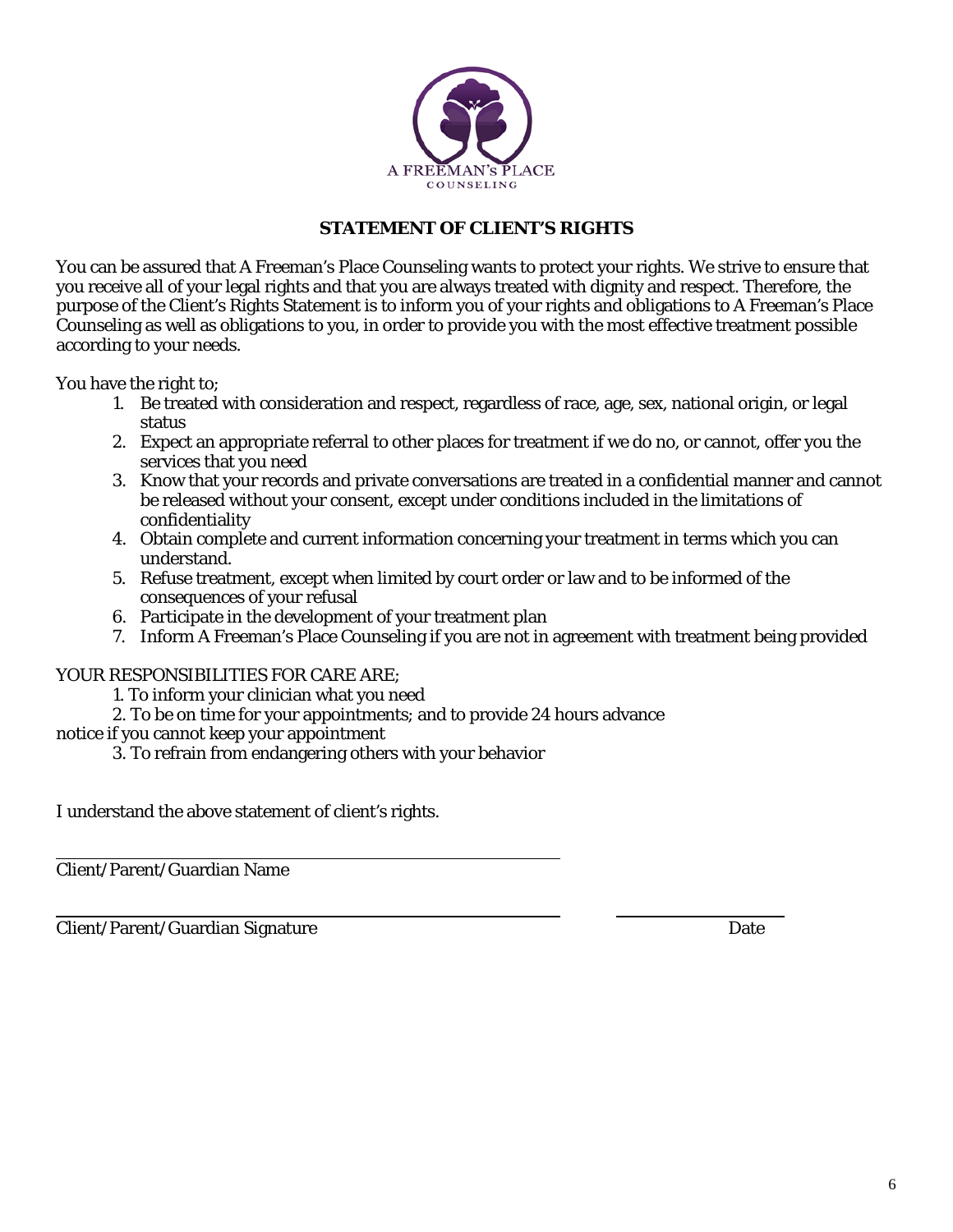

# **PATIENT INFORMATION/INFORMED CONSENT**

# **A. FEES AND BILLING**

 Initial Appointment (45-60 Minutes): \$100.00 Individual Therapy Session (45 Minutes): \$80.00 Couples/Family Therapy Session (45 Minutes): \$100.00

If at any point, there are changes in my insurance benefits (if applicable), I understand that I am responsible for all payments of services rendered. I understand that I am ultimately responsible for the full amount of my bill for services rendered, if my insurance denies/partially reimburses charges.

# **B. CANCELLATION FEE**

Since scheduling of an appointment involves the reservation of time specifically for you, a minimum of 24 hours notice is required for re-scheduling or cancelling an appointment. A fee of **\$50.00** will be charged for a session missed without such notification.In an effort to serve the community and respond to our waiting list, If two consecutive appointments are missed, you may be at risk of losing your time slot with your therapist. We do understand that things happen which can be directly discussed with your therapist yet there is no guarantee that after missing two consecutive sessions that your slot will be held.

# **C. INFORMED CONSENT**

Information disclosed within sessions and the written records pertaining to those sessions are confidential and may not be revealed to anyone without your written permission, except where disclosure is required by law. Information about you may be shared without your permission in the following situations;

If necessary to protect your safety or the safety of others.

- a.) You threaten to harm yourself, or in my professional assessment, you are at risk of harming yourself. It is required by law to take action to ensure your safety, including contacting family members and arranging for hospitalization
- b.) You threaten to harm someone else, or in my professional assessment, you are at risk of harming someone else. It is required to inform that individual and/or notify the appropriate authorities.
- c.) You report knowledge of suspected child abuse and/or elderly abuse. It is required to report this to state authorities.

In the interest of securing coverage through your health insurance, it may be required to provide limited information as necessary to justify payment of your benefits. A Freeman's Place Counseling has no control over what insurance companies do with the information or who has access to this information. I authorize the release of any medical or other information necessary to process insurance claims. If applicable, I also request payment of government benefits either to myself or to the party who accepts assignment.

If you do not meet your financial obligations with A Freeman's Place Counseling as agreed, we have the right to collect unpaid accounts through a collection agency, or legal process. In this case, you are agreeing to waive confidentiality.

It is considered good professional practice to seek consultation in an effort to provide the best possible treatment. If this occurs, other professionals are also mandated by confidentiality. Your name or other identifying information remains completely anonymous.

7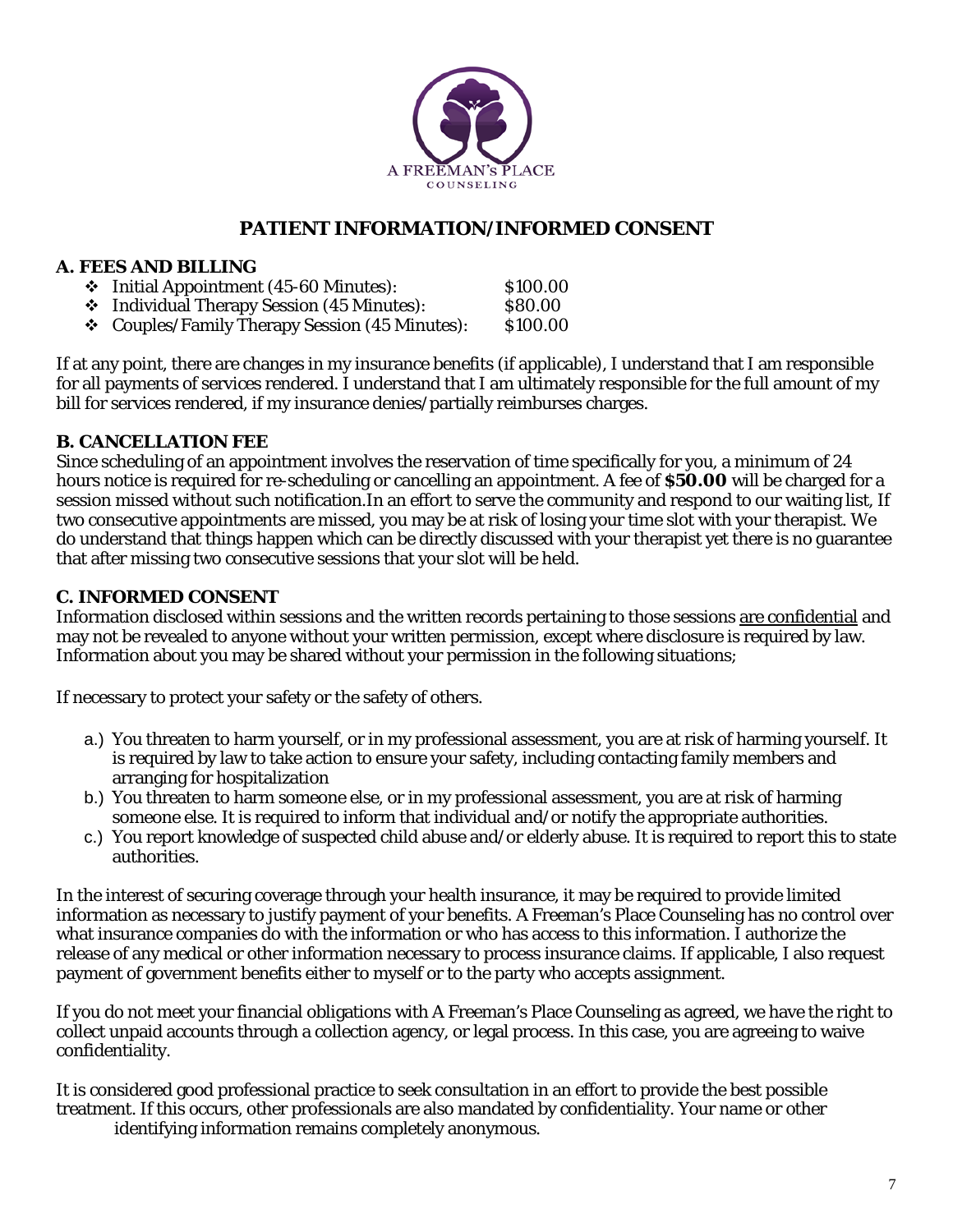

**I have read, understood, and agree to the policies and procedures described above and pertaining to;** *Fees and Billing, Cancellation Fee, Informed Consent including limits of confidentiality.* 

**I have read this document thoroughly and, if necessary, have discussed and clarified my understanding of it with a representative of A Freeman's Place Counseling.** 

**I authorize the release of any medical or other information necessary to process insurance claims for services rendered. I authorize the direct payment of medical benefits from my insurance company to A Freeman's Place Counseling/Brittany Freeman Jean-Louis for services rendered.** 

Client/Parent/Guardian Name

Client/Parent/Guardian Name

Client/Parent/Guardian Signature Date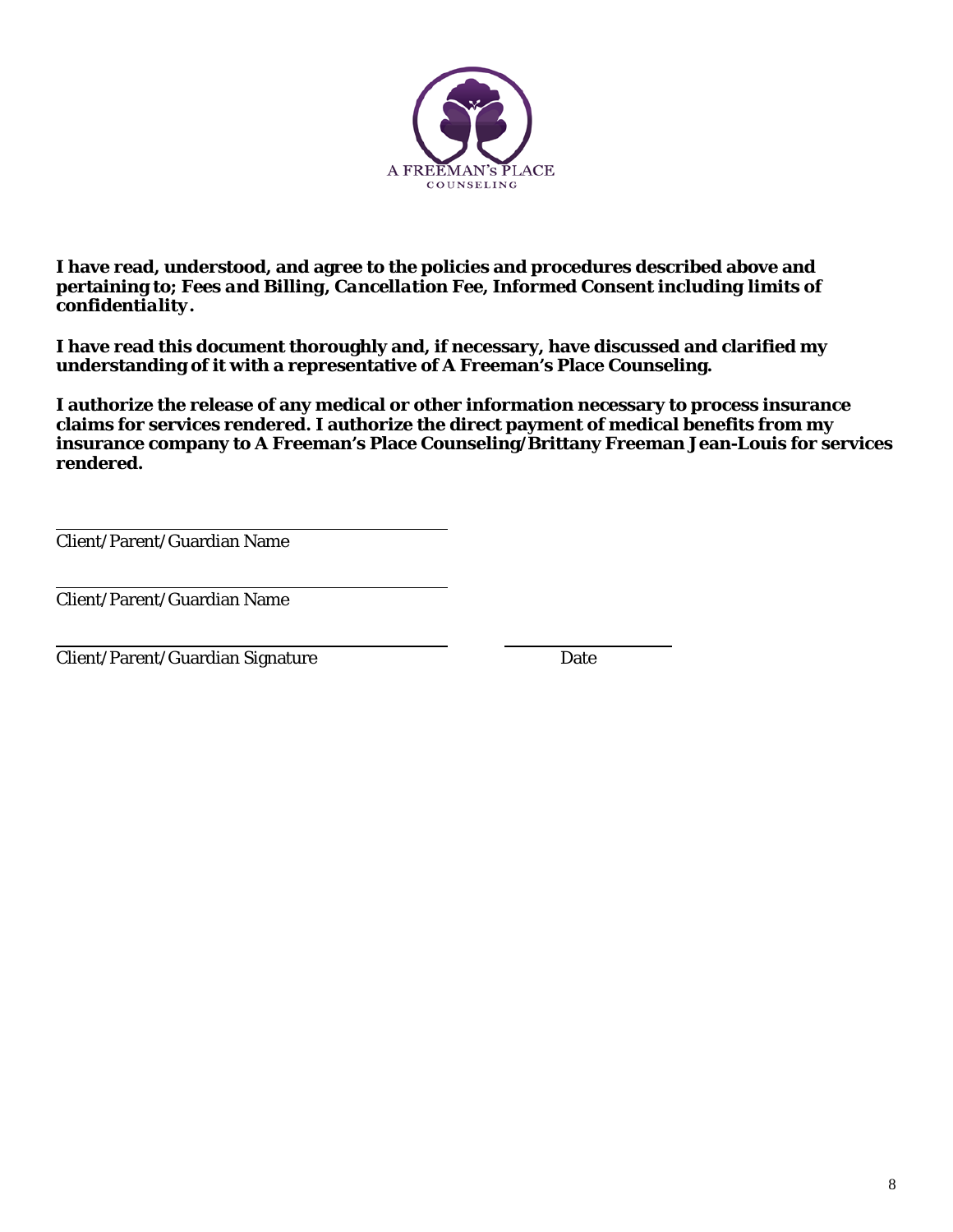

#### **NOTICE OF CONFIDENTIALITY AND PRIVACY PRACTICES OF A FREEMAN'S PLACE COUNSELING**

#### **THIS NOTICE DESCRIBES HOW MEDICAL INFORMATION ABOUT YOU MAY BE USED AND DISCLOSED AND HOW YOU CAN GET ACCESS TO THIS INFORMATION. PLEASE REVIEW THIS NOTICE CAREFULLY.**

Your health record contains personal information about you and your health. This information about you that may identify you and that relates to your past, present or future physical or mental health or condition and related health care services is referred to as Protected Health Information ("PHI"). This Notice of Privacy Practices describes how we may use and disclose your PHI in accordance with applicable law. It also describes your rights regarding how you may gain access to and control your PHI.

We are required by law to maintain the privacy of PHI and to provide you with notice of our legal duties and privacy practices with respect to PHI. We are required to abide by the terms of this Notice of Privacy Practices. We reserve the right to change the terms of our Notice of Privacy Practices at any time. Any new Notice of Privacy Practices will be effective for all PHI that we maintain at that time. We will provide you with a copy of the revised Notice of Privacy Practices by posting a copy on our website, sending a copy to you in the mail upon request or providing one to you at your next appointment.

# **HOW WE MAY USE AND DISCLOSE HEALTH INFORMATION ABOUT YOU**

**For Treatment**.Your PHI may be used and disclosed by those who are involved in your care for the purpose of providing, coordinating, or managing your health care treatment and related services. This includes consultation with clinical supervisors or other treatment team members. We may disclose PHI to any other consultant only with your authorization. We may also contact you to remind you of your appointments or to provide information to you about treatment alternatives or other health-related benefits and services that may be of interest to you.

**For Payment**. We may use and disclose PHI so that we can receive payment for the treatment services provided to you. This will only be done with your authorization. Examples of payment-related activities are: making a determination of eligibility or coverage for insurance benefits, processing claims with your insurance company, reviewing services provided to you to determine medical necessity, or undertaking utilization review activities. If it becomes necessary to use collection processes due to lack of payment for services, we will only disclose the minimum amount of PHI necessary for purposes of collection.

**For Health Care Operations.** We may use or disclose, as needed, your PHI in order to support our business activities including, but not limited to, quality assessment activities, employee review activities, licensing, and conducting or arranging for other business activities. For example, we may share your PHI with third parties that perform various business activities (e.g., billing or typing services) provided we have a written contract with the business that requires it to safeguard the privacy of your PHI. For training or teaching purposes PHI will be disclosed only with your authorization.

**Required by Law.** Under the law, we must disclose your PHI to you upon your request. In addition, we must make disclosures to the Secretary of the Department of Health and Human Services for the purpose of investigating or determining our compliance with the requirements of the Privacy Rule.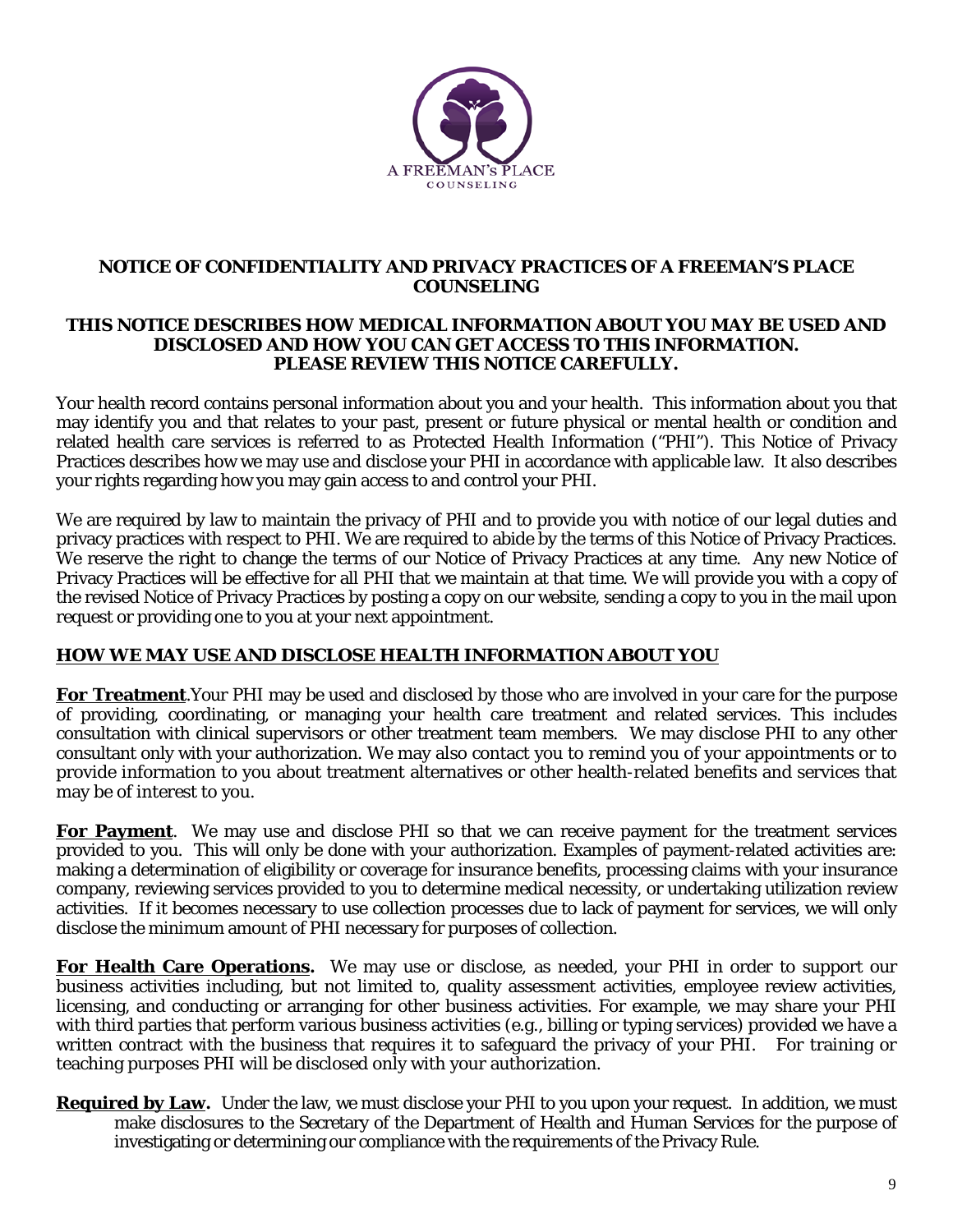

**Without Authorization**. Following is a list of the categories of uses and disclosures permitted by HIPAA without an authorization. Applicable law and ethical standards permit us to disclose information about you without your authorization only in a limited number of situations.

- **Child Abuse or Neglect.** We may disclose your PHI to a state or local agency that is authorized by law to receive reports of child abuse or neglect.
- **Judicial and Administrative Proceedings.** We may disclose your PHI pursuant to a subpoena (with your written consent), court order, administrative order or similar process.
- **Deceased Patients.** We may disclose PHI regarding deceased patients as mandated by state law. A release of information regarding deceased patients may be limited to an executor or administrator of a deceased person's estate.
- **Medical Emergencies.** We may use or disclose your protected health information in a medical emergency situation to medical personnel only in order to prevent serious harm. Our staff will try to provide you a copy of this notice as soon as reasonably practicable after the resolution of the emergency.
- **Family Involvement in Care.** We may disclose information to close family members or friends directly involved in your treatment based on your consent or as necessary to prevent serious harm.
- **Health Oversight.** If required,we may disclose PHI to a health oversight agency for activities authorized by law, such as audits, investigations, and inspections. Oversight agencies seeking this information include government agencies and organizations that provide financial assistance to the program (such as third-party payors based on your prior consent) and peer review organizations performing utilization and quality control.
- **Law Enforcement.** We may disclose PHI to a law enforcement official as required by law, in compliance with a subpoena (with your written consent), court order, administrative order or similar document, for the purpose of identifying a suspect, material witness or missing person, in connection with the victim of a crime, in connection with a deceased person, in connection with the reporting of a crime in an emergency, or in connection with a crime on the premises.
- **Specialized Government Functions.** We may review requests from U.S. military command authorities if you have served as a member of the armed forces, authorized officials for national security and intelligence reasons and to the Department of State for medical suitability determinations, and disclose your PHI based on your written consent, mandatory disclosure laws and the need to prevent serious harm.
- **Public Health.** If required, we may use or disclose your PHI for mandatory public health activities to a public health authority authorized by law to collect or receive such information for the purpose of preventing or controlling disease, injury, or disability, or if directed by a public health authority, to a government agency that is collaborating with that public health authority.
- **Public Safety.** We may disclose your PHI ifnecessary to prevent or lessen a serious and imminent threat to the health or safety of a person or the public. If information is disclosed to prevent or lessen a serious threat it will be disclosed to a person or persons reasonably able to prevent or lessen the threat, including the target of the threat.
- **Research.** PHI may only be disclosed after a special approval process.

**Verbal Permission.** We may also use or disclose your information to family members that are directly involved in your treatment with your verbal permission.

**With Authorization**. Uses and disclosures not specifically permitted by applicable law will be made only with your written authorization, which may be revoked.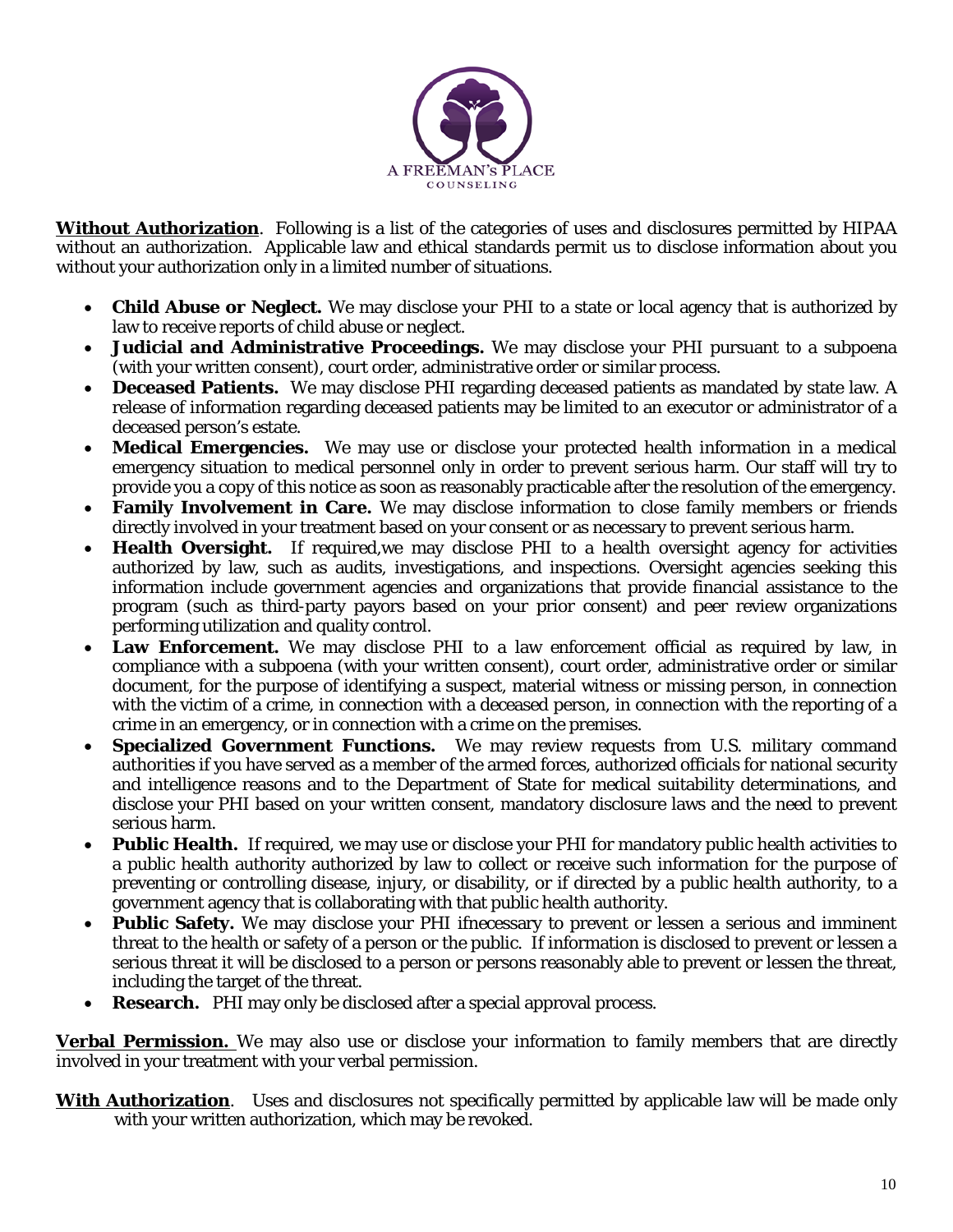

# **YOUR RIGHTS REGARDING YOUR PHI**

- **Right of Access to Inspect and Copy.** You have the right, which may be restricted only in exceptional circumstances, to inspect and copy PHI that is maintained in a "designated record set". A designated record set contains mental health/medical and billing records and any other records that are used to make decisions about your care. Your right to inspect and copy PHI will be restricted only in those situations where there is compelling evidence that access would cause serious harm to you. We may charge a reasonable, cost-based fee for copies. If your records are maintained electronically, you may also request an electronic copy of your PHI.
- **Right to Amend.** If you feel that the PHI we have about you is incorrect or incomplete, you may ask us to amend the information although we are not required to agree to the amendment. If we deny your request for amendment, you have the right to file a statement of disagreement with us. We may prepare a rebuttal to your statement and will provide you with a copy. Please contact the Privacy Officer if you have any questions.
- **Right to an Accounting of Disclosures.** You have the right to request an accounting of certain of the disclosures that we make of your PHI. We may charge you a reasonable fee if you request more than one accounting in any 12-month period.
- **Right to Request Restrictions.** You have the right to request a restriction or limitation on the use or disclosure of your PHI for treatment, payment, or health care operations. We are not required to agree to your request unless the request is to restrict disclosure of PHI to a health plan for purposes of carrying out payment or health care operations, and the PHI pertains to a health care item or service that you paid for out of pocket. In that case, we are required to honor your request for a restriction.
- **Right to Request Confidential Communication.** You have the right to request that we communicate with you about medical matters in a certain way or at a certain location.
- **Breach Notification.** If there is a breach of unsecured protected health information concerning you, we may be required to notify you of this breach, including what happened and what you can do to protect yourself.
- **Right to a Copy of this Notice.** You have the right to a copy of this notice.

# **COMPLAINTS**

If you believe we have violated your privacy rights, you have the right to file a complaint in writing with Brittany Freeman Jean-Louis, LPC(EXECUTIVE DIRECTOR) or with the Secretary of Health and Human Services at 200 Independence Avenue, S.W. Washington, D.C. 20201 or by calling (202) 619-0257. **We will not retaliate against you for filing a complaint.**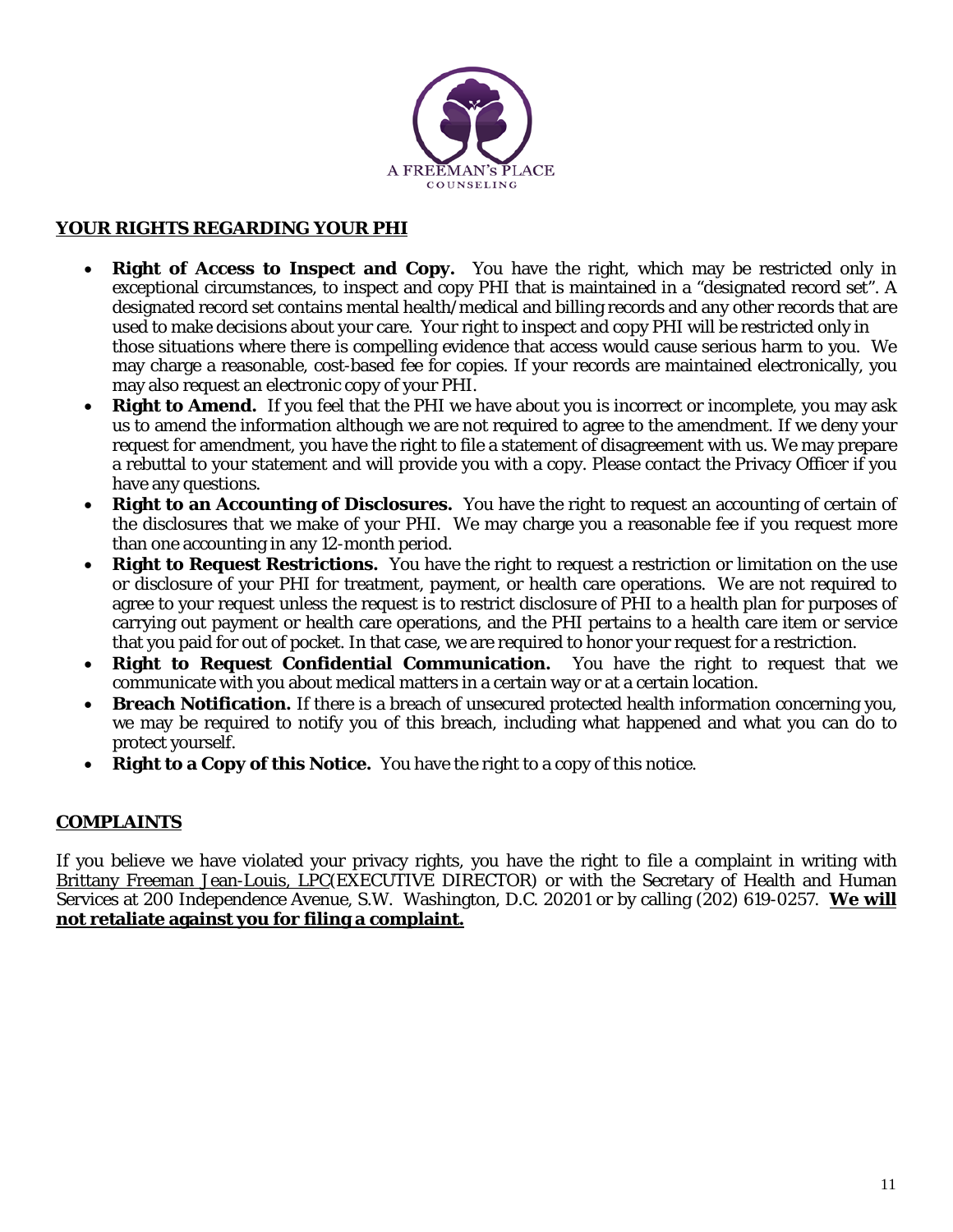

# **NOTICE OF PRIVACY PRACTICES OF A FREEMAN'S PLACE COUNSELING**

I have received a copy of and understand the HIPPA privacy rights information from A Freeman's Place Counseling.

**Client Signature** Date